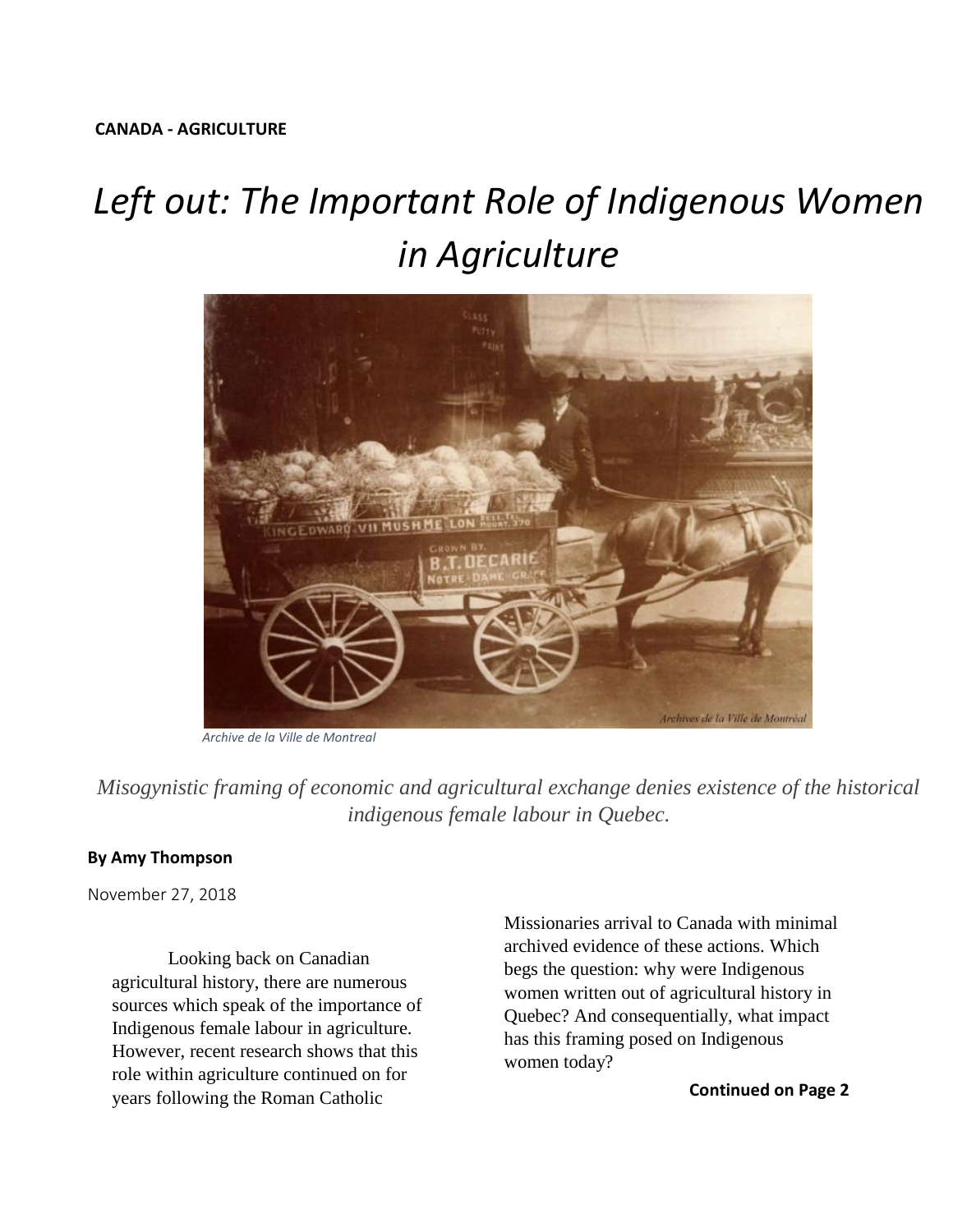This archived image of a man standing beside a cart of produce in Montreal demonstrates how archival evidence was used to promote a patriarchal society which valued the celebration of male labour within agricultural systems and ignored the role which women played at this time.

There is an importance of Indigenous women in agriculture from a historical perspective and the numerous ways in which their rights have been stripped due to colonization which has made them marginalized, silenced and oppressed.

When it came to harvesting, Prior to the arrival of Europeans, Indigenous people of the lower Great Lakes and St Lawrence regions planted two types of maize, squash and beans, and practiced seed selection. As for Indigenous women and their contribution to harvesting and lands, historians and other experts emphasize that women across many first nations were responsible for land holdings and allocation of resources. They controlled access to certain areas as well as distribution of its products.

As well as harvesting, Indigenous women in North America took part in all aspects of the farm enterprise skills such as milking, butter-making, bread-making and knitting. Indigenous women responded positively to the activities. However, there has been very little research that includes the farmer as a part of the system and even less research describing the experiences of female farmers. Successful female farmers have developed and sustained their practices of agriculture over a decade or more by learning from the land and other farmers in horizontal networks.

During the period of the western fur trade, European men became dependent on the traditional hunting, gathering, and manufacturing skills of Indigenous women, for their personal survival, and on their abilities as interpreters, cultural mediators, and guides to further the trade. Winona Stevenson explains in her essay *Colonialism and First Nations Women in Canada* that Indigenous women all over Canada have had strong impact on agriculture but with the arrival of Roman Catholic Missionaries, a gap in information on this role appears in history. This is believed to be caused by patriarchal values which the Roman Catholic Missionaries promoted, oppressing and ignoring the role which Indigenous women played in agriculture throughout Canada and in particular, the province of Quebec.

The oppression of Indigenous women in agriculture caused by the Roman Catholic Missionaries values continues beyond the time of Roman Catholic proselytization within Indigenous societies in the  $17<sup>th</sup>$  century. For Example, an unusual feature of studies completed on Indigenous people and labour is that most focus solely on men, therefore obscuring Indigenous women's work. The tendency to exclude an analysis of gender in Indigenous history is an important oversight, not only because the term and the idea of "Indian" is usually only a representation of Indian men, but also because when gender is not clear, we risk reproducing a history in which women are absent. An example of this is when the Iroquois women changed their status based on European values. In this situation, there was an increase in the production by the male and the decrease in the contribution of the female Iroquois. This loss of the Iroquois women's status was rushed by non-Iroquois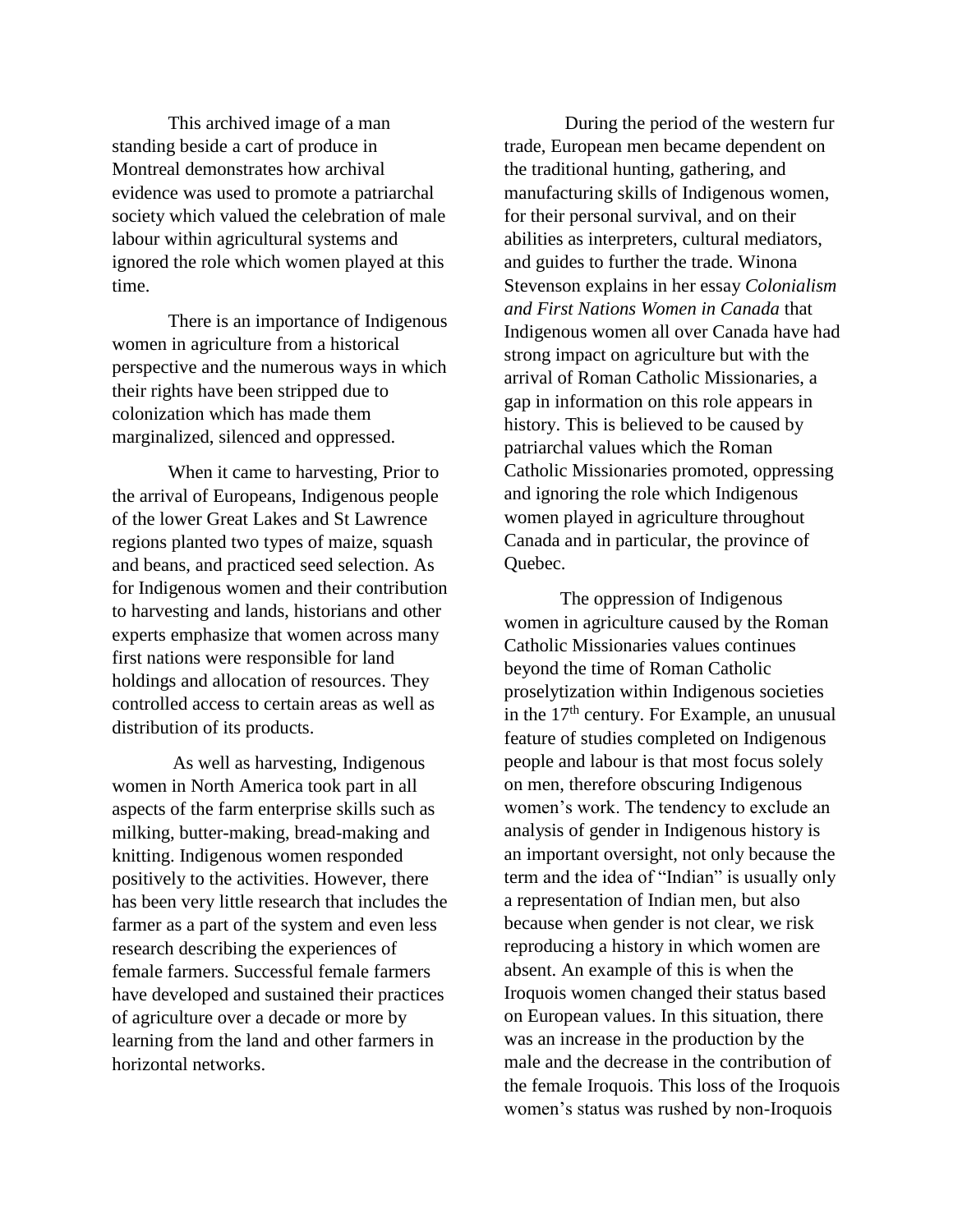religion, politics and legislation where the male status role was defined according to European values.



This oppression of Indigenous women is only furthered through the introduction of The Indian Act. First introduced in 1876 as a consolidation of previous colonial ordinances, it aimed to eliminate first nations culture in favor of assimilation into Euro-Canadian society. The Indian Act had a large impact which negated indigenous women many rights and privileges. For example; The Indian Act denied women the right to possess land and marital property. Only widows could possess land under the reserve system. However, a widow could not inherit her husband's personal property upon his death. Everything, including the family house, legally went to his children. Government agents modified the Act slightly in 1884, with an amendment that allowed men to will their estate to their wives, but a wife could only receive it if the Indian agent determined she was of "good moral character." Furthermore, government created legislation to determine who qualified as "Indian". The government decided that to be an Indian, one had to be

an Indian male, be the child of an Indian male, or be married to an Indian male. Under this system, a woman depended on her relationship with a man to determine whether or not she was an Indian. This completely contradicted the matrilineal system of many First Nations and disrupted a hereditary system that had been in place for hundreds of generations. Non-Aboriginal control over lands, through environmental conservation efforts or through expropriating traditional lands, has resulted in the loss of women's traditional power. The right to live on one's own reserve suddenly denied many women who had strong ties and Aboriginal rights to their territory. This changed the social, political and economic custom of preserving land for future generations. What consequences have this oppression had on Indigenous women today?

Like the role in which they played in agriculture, much of the indigenous women's history has been silenced. Indigenous women today are being marginalized and remain in the dichotomy of uncivilized and irrational. Just like throughout history, the Canadian government and media, continue to participate in this absence of knowledge protecting indigenous women's rights. The numerous Ingenious women who are missing and murdered within our nation today is evidence of this. Groups including Amnesty International and the Legal Strategy Coalition on Violence against Indigenous Women critiqued the RCMP report for having critical gaps in the data. According to Amnesty International, this means that missing and murdered Indigenous women and girls in Ontario and Québec, for example, were not included in the update.